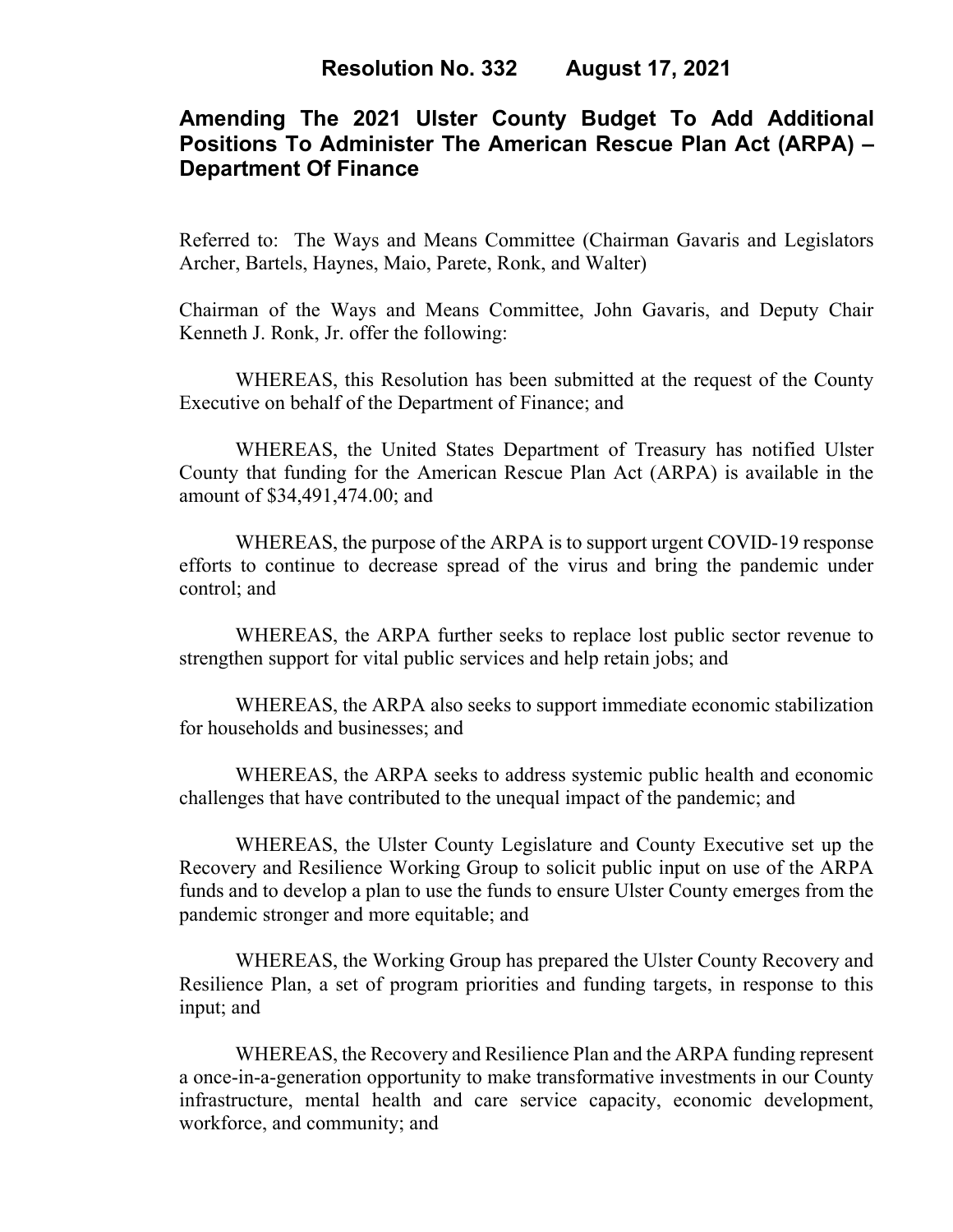### **- Page 2 -**

### **Resolution No. 332 August 17, 2021**

# **Amending The 2021 Ulster County Budget To Add Additional Positions To Administer The American Rescue Plan Act (ARPA) – Department Of Finance**

WHEREAS, the Ulster County public and the federal government alike expect us to use the ARPA funds in ways that are effective, transparent, and accountable; and

WHEREAS, the program development and capital spending levels substantially increase our typical annual program and capital spending; and

WHEREAS, opportunities are anticipated to seek and secure additional federal and state funds for program priorities identified in the Plan; and

WHEREAS, typical administration costs for major grants range at least eight to fifteen percent, while the Recovery and Resilience Plan targets five percent for administration, including the positions laid out below; and

WHEREAS, these positions will sunset when funding is no longer available, unless determined otherwise by the Ulster County Legislature; now, therefore, be it

RESOLVED, that the 2021 Ulster County Budget is hereby amended as follows:

#### **CREATE**

| <b>POSITION#</b>                | FITLE                                                | <b>AMOUNT</b>  |
|---------------------------------|------------------------------------------------------|----------------|
| 13101500                        | Director of Recovery and Resilience                  | $$126,373.00*$ |
| (PL#)                           | (Full-Time)                                          | \$95,315.00    |
| * Annual Salary                 |                                                      |                |
| Annual Benefits \$65,335 49,278 |                                                      |                |
|                                 | (Salary to Year End $-$ 8/23/2021 \$45,998 34,693)   |                |
|                                 | (Benefits to Year End – 8/23/2021 \$23,781 17,937)   |                |
| 13101505                        | Recovery and Resilience Project Manager              | $$79,875.00*$  |
| (PL#)                           | (Full-Time)                                          | \$75,043.00    |
| * Annual Salary                 |                                                      |                |
| Annual Benefits \$41,306 38,797 |                                                      |                |
|                                 | (Salary to Year End $-8/23/2021$ \$29,074 27,315)    |                |
|                                 | (Benefits to Year End $-$ 8/23/2021 \$15,031 14,122) |                |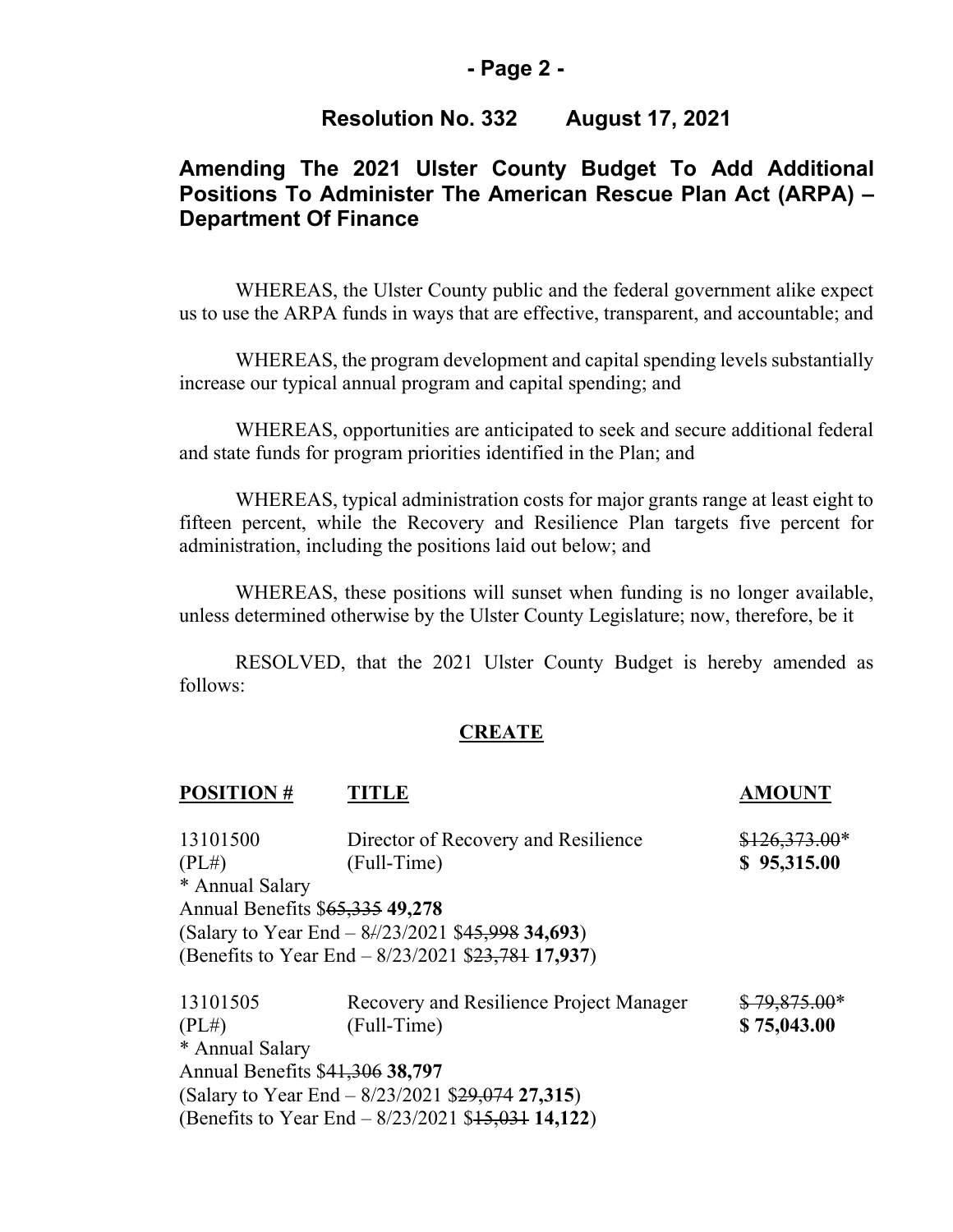#### **- Page 3 -**

### **Resolution No. 332 August 17, 2021**

## **Amending The 2021 Ulster County Budget To Add Additional Positions To Administer The American Rescue Plan Act (ARPA) – Department Of Finance**

13101510 Ast, to Director of Recovery and Resilience  $$56,564.00*$  $(PL#)$   $(Hull-Time)$ \* Annual Salary Annual Benefits \$29,244 (Salary to Year End – 8/23/2021 \$20,588) (Benefits to Year End – 8/23/2021 \$10,644)

|                                       | <b>INCREASE</b>   | <b>AMOUNT</b>            |
|---------------------------------------|-------------------|--------------------------|
| AA-1310-1079-1300-1300<br>$(App. \#)$ | Regular Pay       | \$95,660.0082,596.00     |
| AA-1310-1076-8000-8000<br>$(App. \#)$ | Retirement        | $$15,956.00$ 13,777.00   |
| AA-1310-1079-8010-8010<br>$(App. \#)$ | Social Security   | 6,319.00<br>\$7,318.00   |
| AA-1310-1076-8020-8035<br>$(App. \#)$ | Health Insurance  | $$26,182.00$ 22,607.00   |
| AA-1310-1079-3400-3489<br>(Rev. #),   | Federal Aid, ARPA | $$145,116.00$ 125,299.00 |

and be it further

RESOLVED, that if funding for these positions is eliminated, the Commissioner of Finance shall, immediately upon discovery, send written notification to the Clerk of the Legislature, and the relevant Department Head shall attend the next regular meeting of the Ways and Means Committee to assist the Committee in review and evaluation for determination of the continuance of the positions,

and move its adoption.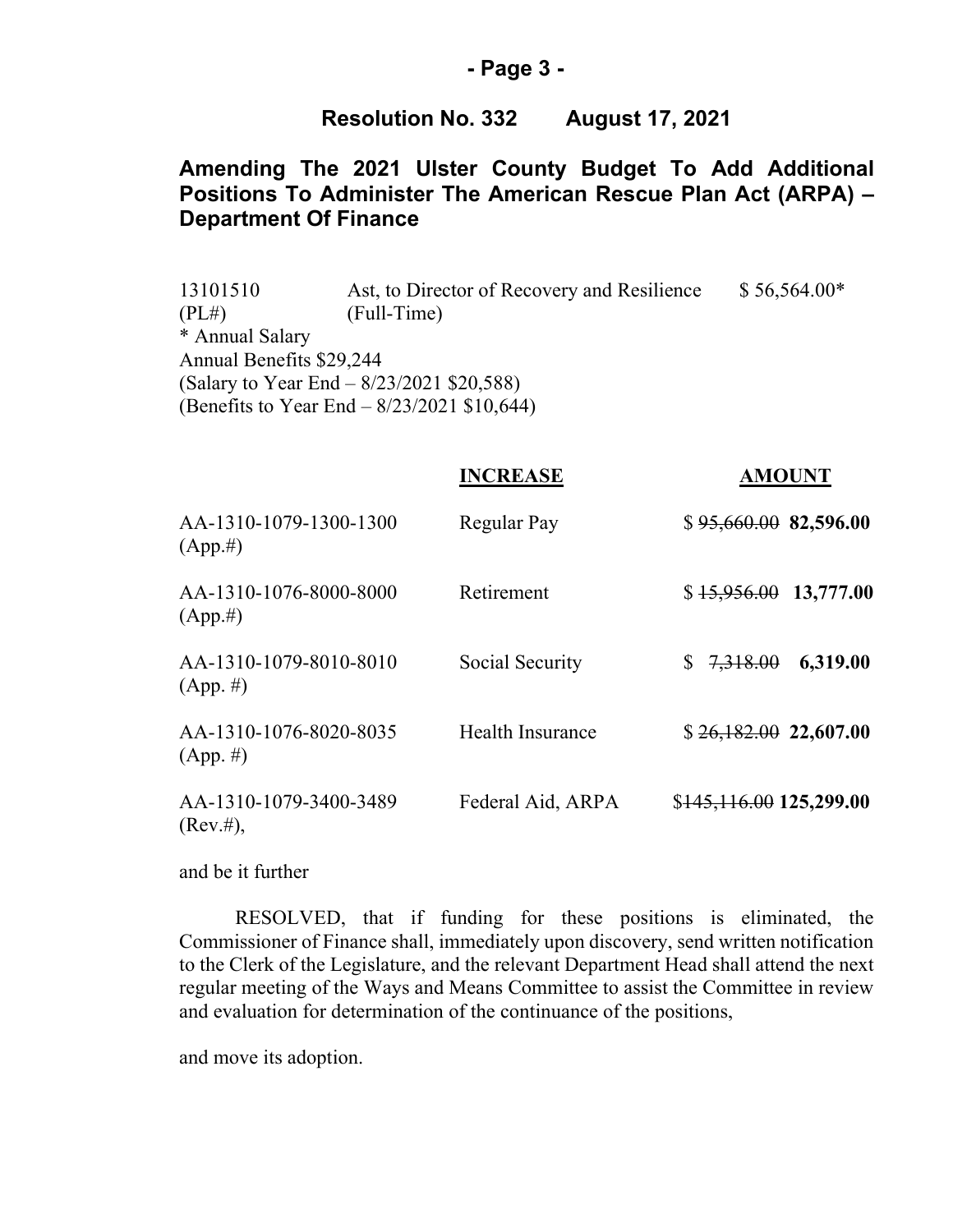### **- Page 4 -**

## **Resolution No. 332 August 17, 2021**

# **Amending The 2021 Ulster County Budget To Add Additional Positions To Administer The American Rescue Plan Act (ARPA) – Department Of Finance**

#### ADOPTED AS AMENDED BY THE FOLLOWING VOTE:

AYES: 15 NOES: 3 (Noes: Legislators Fabiano, Greene and Roberts) (Absent: Legislators Archer, Bruno, Delaune, Maio, and Wawro)

Passed Committee: Ways and Means as amended on August 17, 2021

FINANCIAL IMPACT: \$145,116.00 **125,299.00**- ADDITIONAL 2021 APPROPRIATION DOLLARS \$145,116.00 **125,299.00**- ADDITIONAL 2021 REVENUE DOLLARS

Legislator Ronk motioned, seconded by Legislator Bartels, to amend the Resolution to reduce the salaries of the first two positions and change the corresponding numbers accordingly, as indicated.

MOTION ADOPTED BY THE FOLLOWING VOTE:

AYES: 18 NOES: 0 (Absent: Legislators Archer, Bruno, Delaune, Maio, and Wawro)